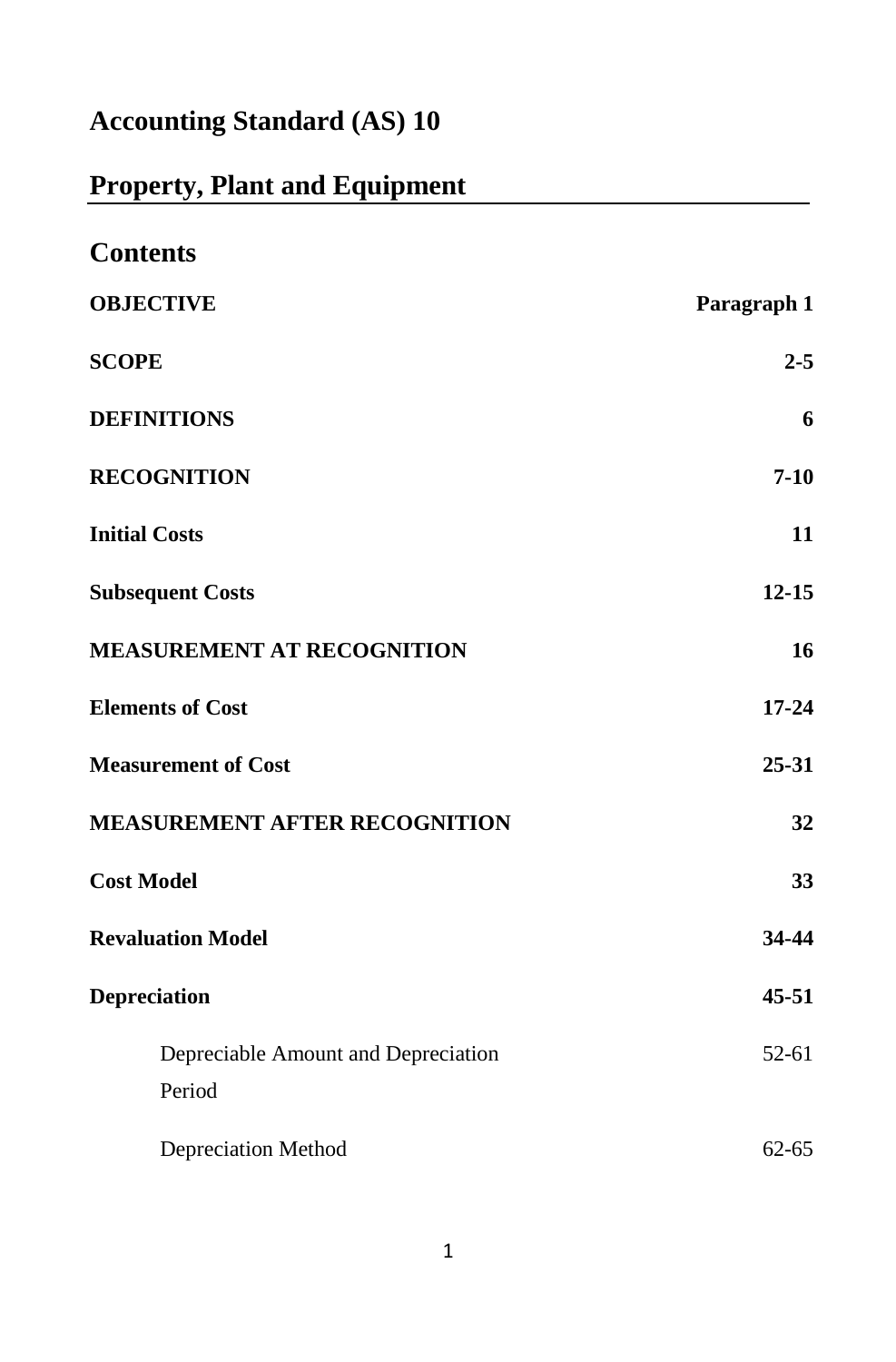# **Changes in Existing Decommissioning, Restoration and Other Liabilities**

| Restoration and Other Liabilities | 66-69 |
|-----------------------------------|-------|
| <b>Impairment</b>                 | 70    |
| Compensation for Impairment       | 71-72 |
| <b>Retirements</b>                | 73    |
| <b>DERECOGNITION</b>              | 74-80 |
| <b>DISCLOSURE</b>                 | 81-87 |
| <b>TRANSITIONAL PROVISIONS</b>    | 88-91 |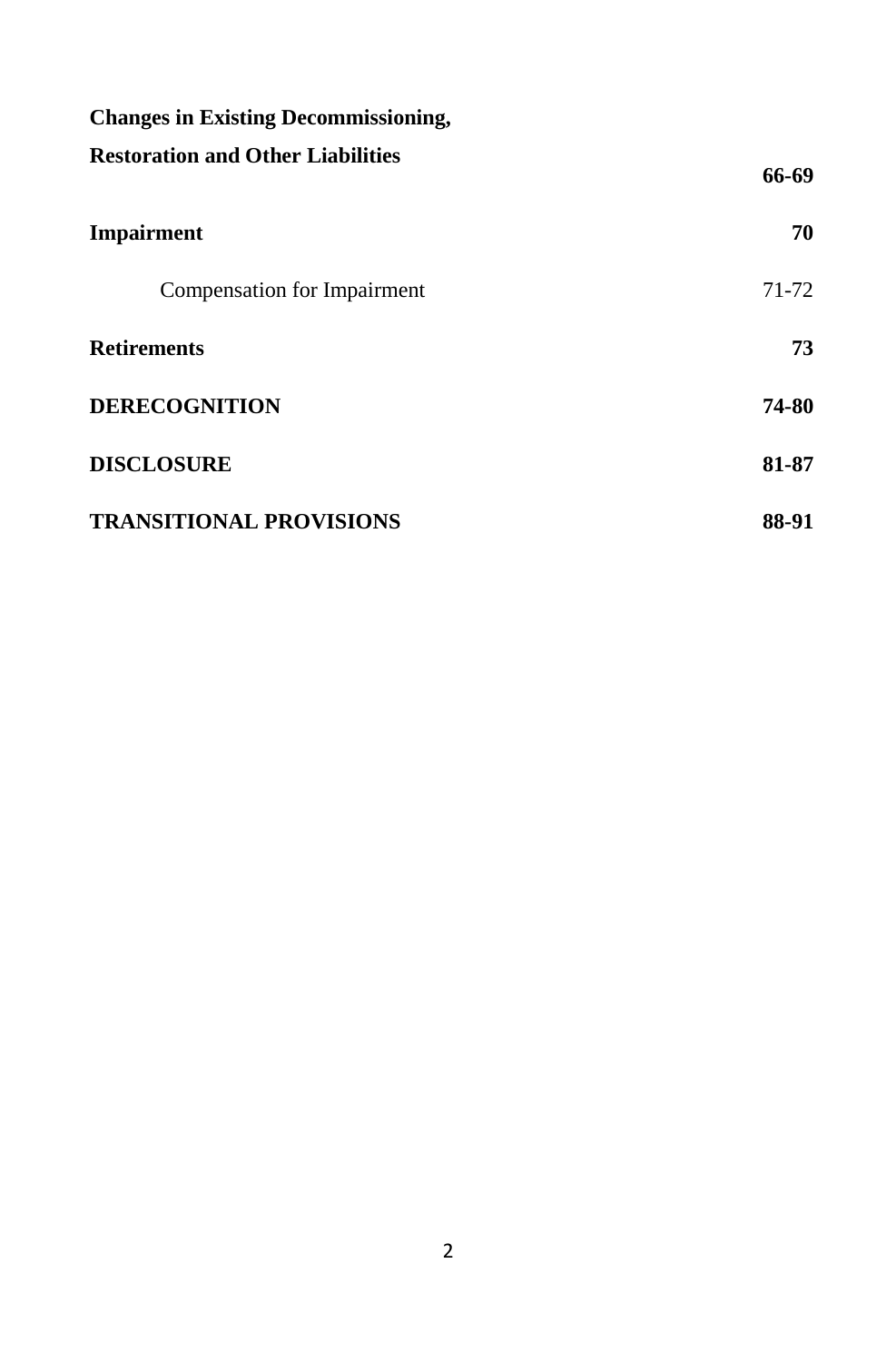# **Accounting Standard (AS) 10 #**

#### **Property, Plant and Equipment**

*(This Accounting Standard includes paragraphs set in bold italic type and plain type, which have equal authority. Paragraphs in bold italic type indicate the main principles. This Accounting Standard should be read in the context of the General Instructions contained in part A of the Annexure to the Notification.)*

#### **Objective**

1. The objective of this Standard is to prescribe the accounting treatment for property, plant and equipment so that users of the financial statements can discern information about investment made by an enterprise in its property, plant and equipment and the changes in such investment. The principal issues in accounting for property, plant and equipment are the recognition of the assets, the determination of their carrying amounts and the depreciation charges and impairment losses to be recognised in relation to them.

#### **Scope**

 $\overline{\phantom{a}}$ 

#### *2. This Standard should be applied in accounting for property, plant and equipment except when another Accounting Standard requires or permits a different accounting treatment.*

- 3. This Standard does not apply to:
	- (a) biological assets related to agricultural activity other than bearer plants. This Standard applies to bearer plants but it does not apply to the produce on bearer plants; and
	- (b) wasting assets including mineral rights, expenditure on the exploration for and extraction of minerals, oil, natural gas and similar non-regenerative resources.

However, this Standard applies to property, plant and equipment used to develop or maintain the assets described in (a) and (b) above.

4. Other Accounting Standards may require recognition of an item of property, plant and equipment based on an approach different from that in this Standard. For example, AS 19, Leases*,* requires an enterprise to evaluate its recognition of an item of leased property, plant and equipment on the basis of the transfer of risks and rewards. However, in such cases other aspects of the accounting treatment for these assets, including depreciation, are prescribed by this Standard.

5. Investment property, as defined in AS 13, Accounting for Investments*,* should be

<sup>#</sup> AS 10, *Accounting for Fixed Assets*, was initially issued in 2006 vide Notification [G.S.R. 739\(E\) dated 7](http://www.mca.gov.in/Ministry/notification/pdf/Notification_GSR_739.pdf)th [December, 2006.](http://www.mca.gov.in/Ministry/notification/pdf/Notification_GSR_739.pdf) The Standard has been revised and titled as 'Property, Plant and Equipment' vide Notification G.S.R.  $364(E)$  dated  $30<sup>th</sup>$  March, 2016.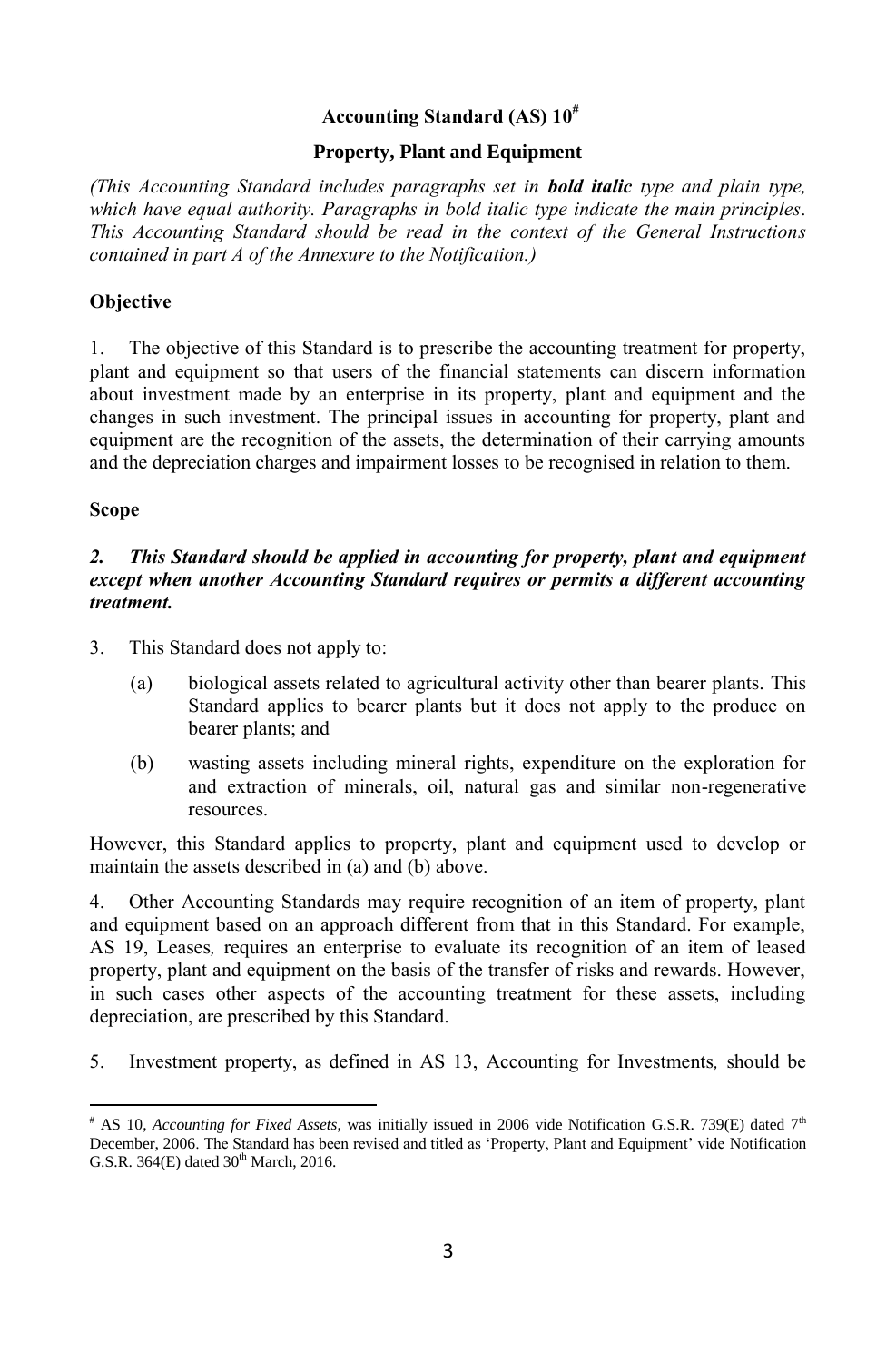accounted for only in accordance with the cost model prescribed in this standard.

# **Definitions**

 $\overline{\phantom{a}}$ 

**6.** *The following terms are used in this Standard with the meanings specified:*

*Agricultural Activity is the management by an enterprise of the biological transformation and harvest of biological assets for sale or for conversion into agricultural produce or into additional biological assets.*

*Agricultural Produce is the harvested product of biological assets of the enterprise.*

#### *Bearer plant is a plant that*

*(a) is used in the production or supply of agricultural produce;*

*(b) is expected to bear produce for more than a period of twelve months; and*

*(c) has a remote likelihood of being sold as agricultural produce, except for incidental scrap sales.*

The following are not bearer plants:

(i) plants cultivated to be harvested as agricultural produce (for example, trees grown for use as lumber);

(ii) plants cultivated to produce agricultural produce when there is more than a remote likelihood that the entity will also harvest and sell the plant as agricultural produce, other than as incidental scrap sales (for example, trees that are cultivated both for their fruit and their lumber); and

(iii) annual crops (for example, maize and wheat).

 When bearer plants are no longer used to bear produce they might be cut down and sold as scrap, for example, for use as firewood. Such incidental scrap sales would not prevent the plant from satisfying the definition of a bearer plant.

# *Biological Asset is a living animal<sup>1</sup> or plant.*

*Carrying amount is the amount at which an asset is recognised after deducting any accumulated depreciation and accumulated impairment losses.*

*Cost is the amount of cash or cash equivalents paid or the fair value of the other consideration given to acquire an asset at the time of its acquisition or construction or, where applicable, the amount attributed to that asset when initially recognised in accordance with the specific requirements of other Accounting Standards.*

<sup>&</sup>lt;sup>1</sup>An Accounting Standard on Agriculture is under formulation, which will, inter alia, cover accounting for livestock. Till the time, the Accounting Standard on Agriculture is issued, accounting for livestock meeting the definition of Property, Plant and Equipment, will be covered as per AS 10 (Revised), Property, Plant and Equipment.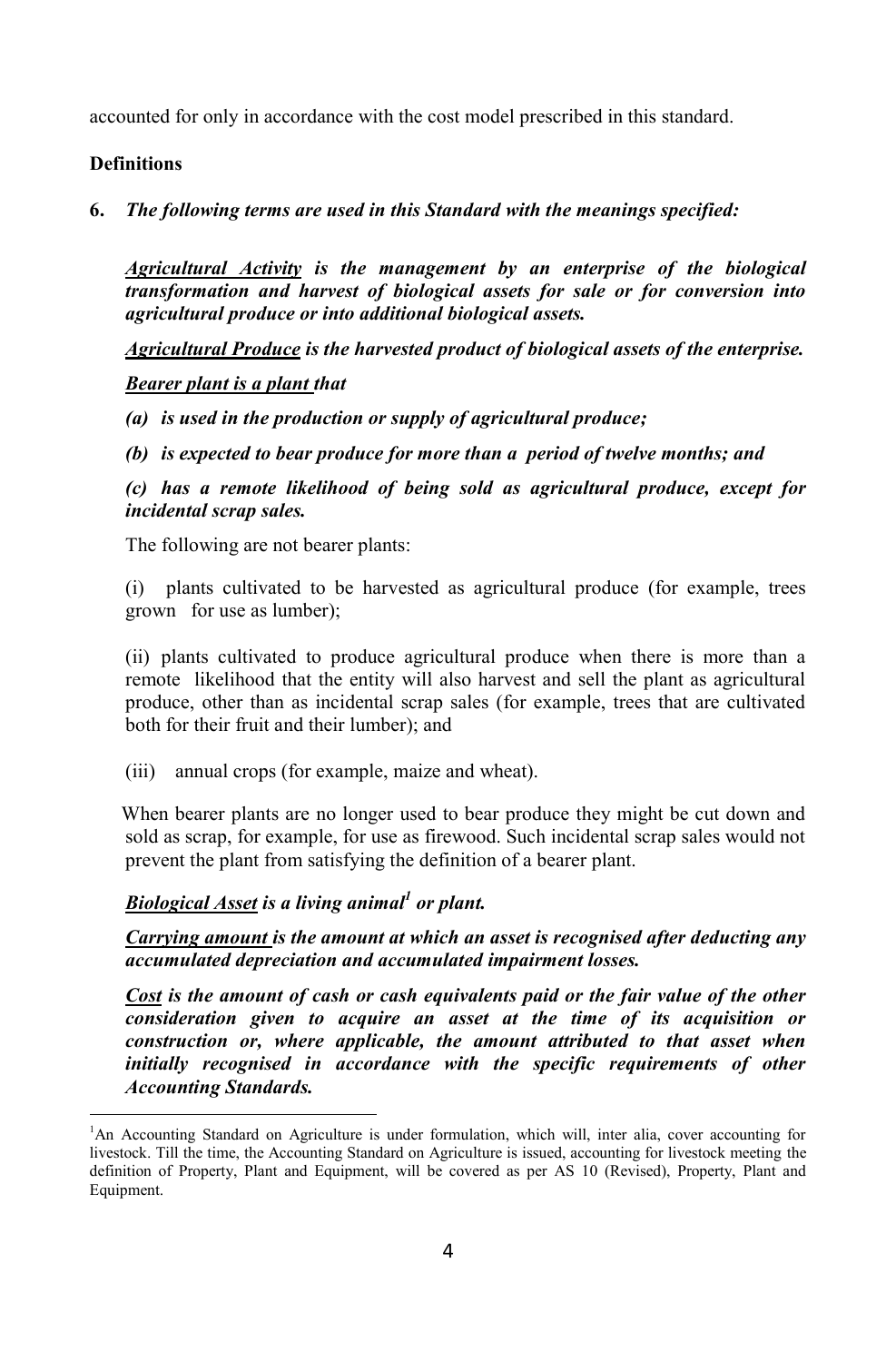*Depreciable amount is the cost of an asset, or other amount substituted for cost, less its residual value.*

*Depreciation is the systematic allocation of the depreciable amount of an asset over its useful life.*

*Enterprise -specific value is the present value of the cash flows an enterprise expects to arise from the continuing use of an asset and from its disposal at the end of its useful life or expects to incur when settling a liability.*

*Fair value is the amount for which an asset could be exchanged between knowledgeable, willing parties in an arm's length transaction.*

*Gross carrying amount of an asset is its cost or other amount substituted for the cost in the books of account, without making any deduction for accumulated depreciation and accumulated impairment losses.*

*An impairment loss is the amount by which the carrying amount of an asset exceeds its recoverable amount.*

*Property, plant and equipment are tangible items that:*

- *(a) are held for use in the production or supply of goods or services, for rental to others, or for administrative purposes; and*
- *(b) are expected to be used during more than a period of twelve months.*

*Recoverable amount is the higher of an asset's net selling price and its value in use.*

*The residual value of an asset is the estimated amount that an enterprise would currently obtain from disposal of the asset, after deducting the estimated costs of disposal, if the asset were already of the age and in the condition expected at the end of its useful life.*

#### *Useful life is:*

- *(a) the period over which an asset is expected to be available for use by an enterprise ; or*
- *(b) the number of production or similar units expected to be obtained from the asset by an enterprise.*

#### **Recognition**

**7.** *The cost of an item of property, plant and equipment should be recognised as an asset if, and only if:*

- *(a) it is probable that future economic benefits associated with the item will flow to the enterprise; and*
- *(b) the cost of the item can be measured reliably.*
- 8. Items such as spare parts, stand-by equipment and servicing equipment are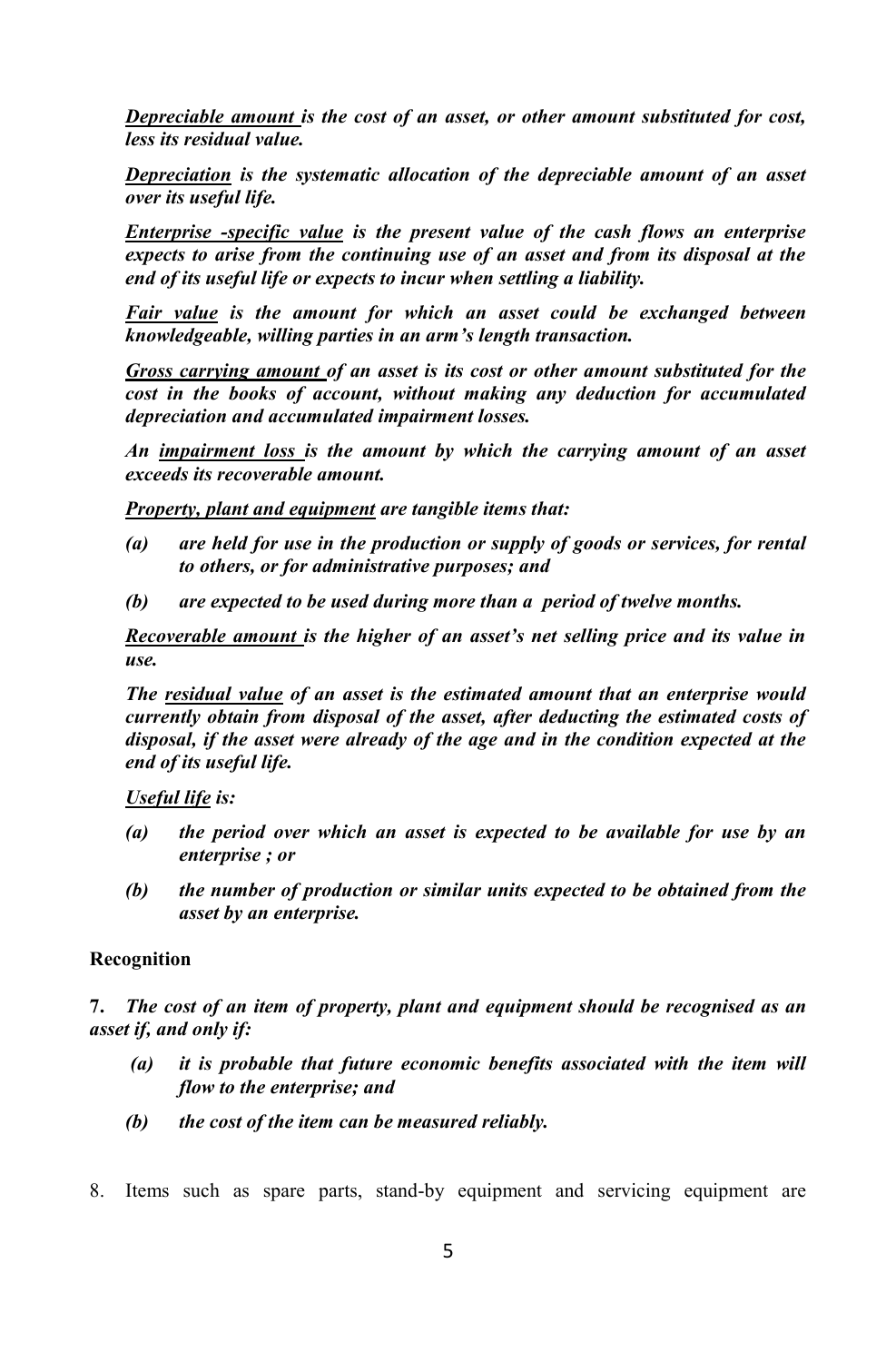recognised in accordance with this Standard when they meet the definition of property, plant and equipment. Otherwise, such items are classified as inventory.

9. This Standard does not prescribe the unit of measure for recognition, i.e., what constitutes an item of property, plant and equipment. Thus, judgement is required in applying the recognition criteria to specific circumstances of an enterprise. An example of a 'unit of measure' can be a 'project' of construction of a manufacturing plant rather than individual assets comprising the project in appropriate cases for the purpose of capitalisation of expenditure incurred during construction period. Similarly, it may be appropriate to aggregate individually insignificant items, such as moulds, tools and dies and to apply the criteria to the aggregate value. An enterprise may decide to expense an item which could otherwise have been included as property, plant and equipment, because the amount of the expenditure is not material.

10. An enterprise evaluates under this recognition principle all its costs on property, plant and equipment at the time they are incurred. These costs include costs incurred:

- (a) initially to acquire or construct an item of property, plant and equipment; and
- (b) subsequently to add to, replace part of, or service it.

#### **Initial Costs**

11. The definition of 'property, plant and equipment' covers tangible items which are held for use or for administrative purposes. The term 'administrative purposes' has been used in wider sense to include all business purposes other than production or supply of goods or services or for rental for others. Thus, property, plant and equipment would include assets used for selling and distribution, finance and accounting, personnel and other functions of an enterprise. Items of property, plant and equipment may also be acquired for safety or environmental reasons. The acquisition of such property, plant and equipment, although not directly increasing the future economic benefits of any particular existing item of property, plant and equipment, may be necessary for an enterprise to obtain the future economic benefits from its other assets. Such items of property, plant and equipment qualify for recognition as assets because they enable an enterprise to derive future economic benefits from related assets in excess of what could be derived had those items not been acquired. For example, a chemical manufacturer may install new chemical handling processes to comply with environmental requirements for the production and storage of dangerous chemicals; related plant enhancements are recognised as an asset because without them the enterprise is unable to manufacture and sell chemicals. The resulting carrying amount of such an asset and related assets is reviewed for impairment in accordance with AS 28, *Impairment of Assets*.

#### **Subsequent Costs**

12. Under the recognition principle in paragraph 7, an enterprise does not recognise in the carrying amount of an item of property, plant and equipment the costs of the day-today servicing of the item. Rather, these costs are recognised in the statement of profit and loss as incurred. Costs of day-to-day servicing are primarily the costs of labour and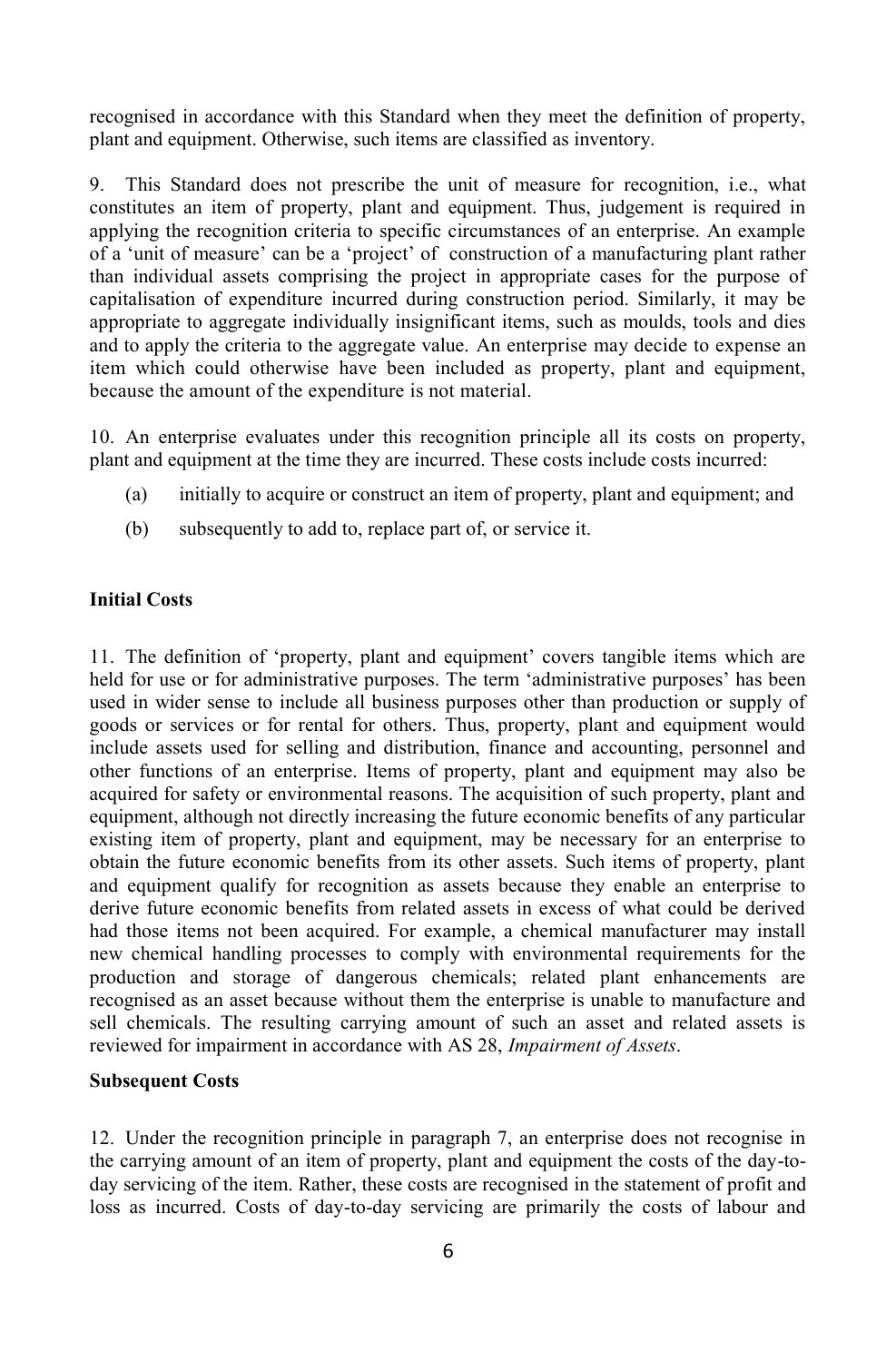consumables, and may include the cost of small parts. The purpose of such expenditures is often described as for the 'repairs and maintenance' of the item of property, plant and equipment.

13. Parts of some items of property, plant and equipment may require replacement at regular intervals. For example, a furnace may require relining after a specified number of hours of use, or aircraft interiors such as seats and galleys may require replacement several times during the life of the airframe. Similarly, major parts of conveyor system, such as, conveyor belts, wire ropes, etc., may require replacement several times during the life of the conveyor system. Items of property, plant and equipment may also be acquired to make a less frequently recurring replacement, such as replacing the interior walls of a building, or to make a non-recurring replacement. Under the recognition principle in paragraph 7, an enterprise recognises in the carrying amount of an item of property, plant and equipment the cost of replacing part of such an item when that cost is incurred if the recognition criteria are met. The carrying amount of those parts that are replaced is derecognised in accordance with the derecognition provisions of this Standard (see paragraphs 74-80).

14. A condition of continuing to operate an item of property, plant and equipment (for example, an aircraft) may be performing regular major inspections for faults regardless of whether parts of the item are replaced. When each major inspection is performed, its cost is recognised in the carrying amount of the item of property, plant and equipment as a replacement if the recognition criteria are satisfied. Any remaining carrying amount of the cost of the previous inspection (as distinct from physical parts) is derecognised.

15. The derecognition of the carrying amount as stated in paragraphs 13-14 occurs regardless of whether the cost of the previous part / inspection was identified in the transaction in which the item was acquired or constructed. If it is not practicable for an enterprise to determine the carrying amount of the replaced part/ inspection, it may use the cost of the replacement or the estimated cost of a future similar inspection as an indication of what the cost of the replaced part/ existing inspection component was when the item was acquired or constructed.

#### **Measurement at Recognition**

#### **16.** *An item of property, plant and equipment that qualifies for recognition as an asset should be measured at its cost.*

#### **Elements of Cost**

17. The cost of an item of property, plant and equipment comprises:

- (a) its purchase price, including import duties and non –refundable purchase taxes, after deducting trade discounts and rebates.
- (b) any costs directly attributable to bringing the asset to the location and condition necessary for it to be capable of operating in the manner intended by management.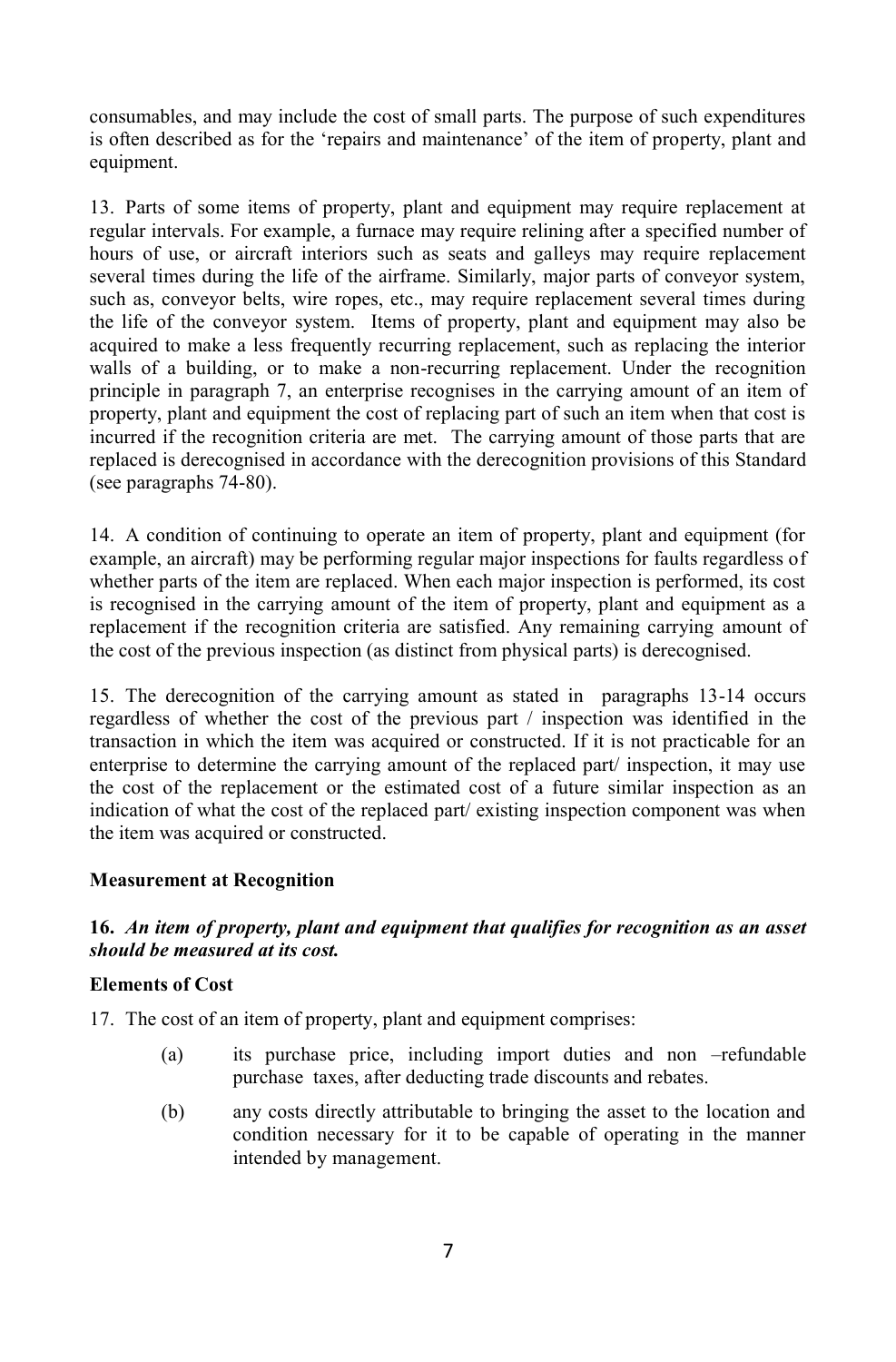- (c) the initial estimate of the costs of dismantling, removing the item and restoring the site on which it is located, referred to as decommissioning, restoration and similar liabilities', the obligation for which an enterprise incurs either when the item is acquired or as a consequence of having used the item during a particular period for purposes other than to produce inventories during that period.
- 18. Examples of directly attributable costs are:
	- (a) costs of employee benefits (as defined in AS 15, Employee Benefits) arising directly from the construction or acquisition of the item of property, plant and equipment;
	- (b) costs of site preparation;
	- (c) initial delivery and handling costs;
	- (d) installation and assembly costs;
	- (e) costs of testing whether the asset is functioning properly, after deducting the net proceeds from selling any items produced while bringing the asset to that location and condition (such as samples produced when testing equipment); and
	- (f) professional fees.

19. An enterprise applies AS 2, Valuation of Inventories, to the costs of obligations for dismantling, removing and restoring the site on which an item is located that are incurred during a particular period as a consequence of having used the item to produce inventories during that period. The obligations for costs accounted for in accordance with AS 2 or AS 10 are recognised and measured in accordance with AS 29, Provisions, Contingent Liabilities and Contingent Assets.

20. Examples of costs that are not costs of an item of property, plant and equipment are:

- (a) costs of opening a new facility or business, such as, inauguration costs;
- (b) costs of introducing a new product or service( including costs of advertising and promotional activities);
- (c) costs of conducting business in a new location or with a new class of customer (including costs of staff training); and
- (d) administration and other general overhead costs.

21. Recognition of costs in the carrying amount of an item of property, plant and equipment ceases when the item is in the location and condition necessary for it to be capable of operating in the manner intended by management. Therefore, costs incurred in using or redeploying an item are not included in the carrying amount of that item. For example, the following costs are not included in the carrying amount of an item of property, plant and equipment: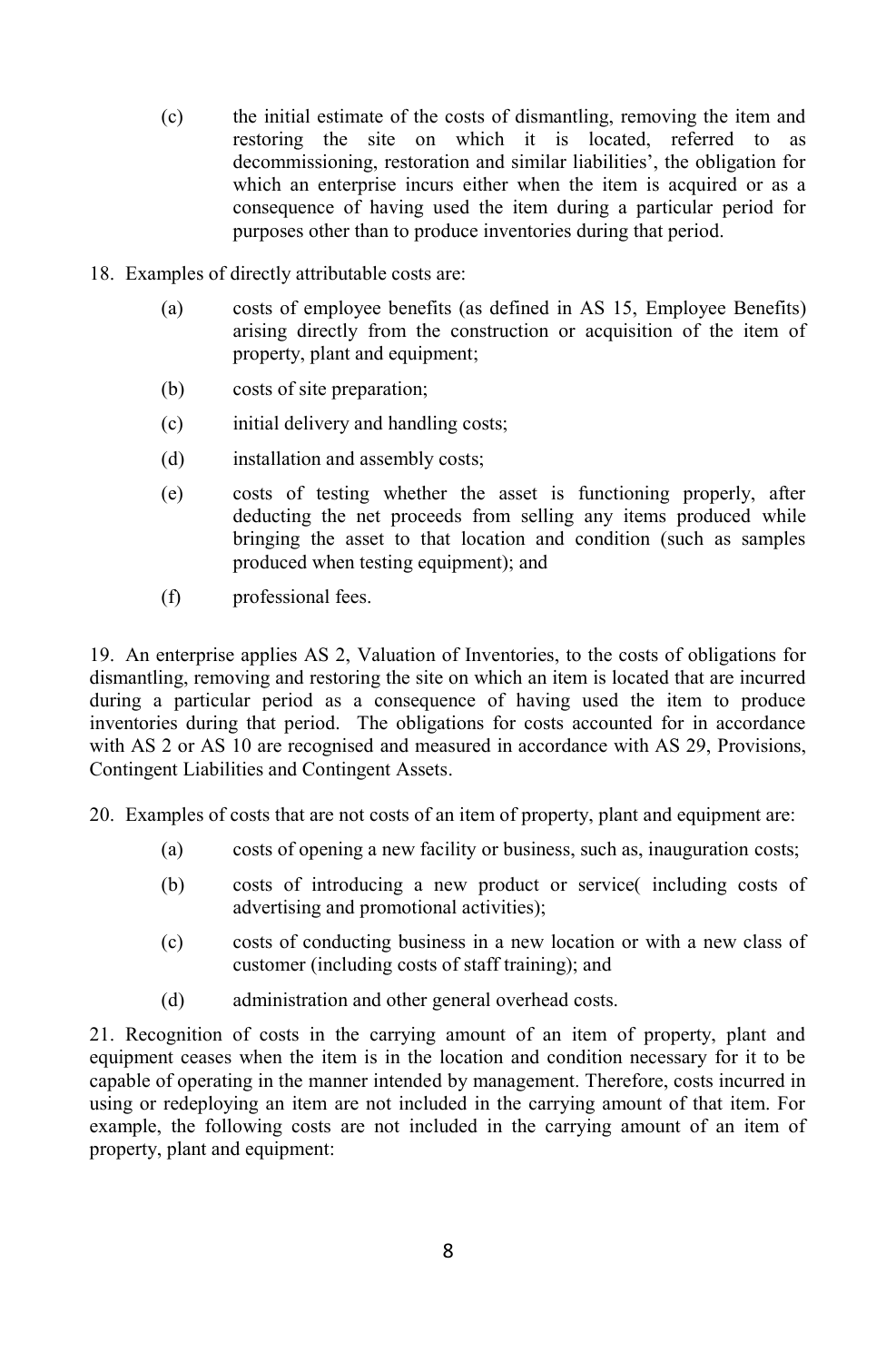- (a) costs incurred while an item capable of operating in the manner intended by management has yet to be brought into use or is operated at less than full capacity;
- (b) initial operating losses, such as those incurred while demand for the output of an item builds up; and
- (c) costs of relocating or reorganising part or all of the operations of an enterprise.

22. Some operations occur in connection with the construction or development of an item of property, plant and equipment, but are not necessary to bring the item to the location and condition necessary for it to be capable of operating in the manner intended by management. These incidental operations may occur before or during the construction or development activities. For example, income may be earned through using a building site as a car park until construction starts. Because incidental operations are not necessary to bring an item to the location and condition necessary for it to be capable of operating in the manner intended by management, the income and related expenses of incidental operations are recognised in the statement of profit and loss and included in their respective classifications of income and expense.

23. The cost of a self-constructed asset is determined using the same principles as for an acquired asset. If an enterprise makes similar assets for sale in the normal course of business, the cost of the asset is usually the same as the cost of constructing an asset for sale (see AS 2). Therefore, any internal profits are eliminated in arriving at such costs. Similarly, the cost of abnormal amounts of wasted material, labour, or other resources incurred in self-constructing an asset is not included in the cost of the asset. AS 16, Borrowing Costs, establishes criteria for the recognition of interest as a component of the carrying amount of a self-constructed item of property, plant and equipment.

24. Bearer plants are accounted for in the same way as self-constructed items of property, plant and equipment before they are in the location and condition necessary to be capable of operating in the manner intended by management. Consequently, references to 'construction' in this Standard should be read as covering activities that are necessary to cultivate the bearer plants before they are in the location and condition necessary to be capable of operating in the manner intended by management .

#### **Measurement of Cost**

25. The cost of an item of property, plant and equipment is the cash price equivalent at the recognition date. If payment is deferred beyond normal credit terms, the difference between the cash price equivalent and the total payment is recognised as interest over the period of credit unless such interest is capitalised in accordance with AS 16*.*

26. One or more items of property, plant and equipment may be acquired in exchange for a non-monetary asset or assets, or a combination of monetary and non-monetary assets. The following discussion refers simply to an exchange of one non-monetary asset for another, but it also applies to all exchanges described in the preceding sentence. The cost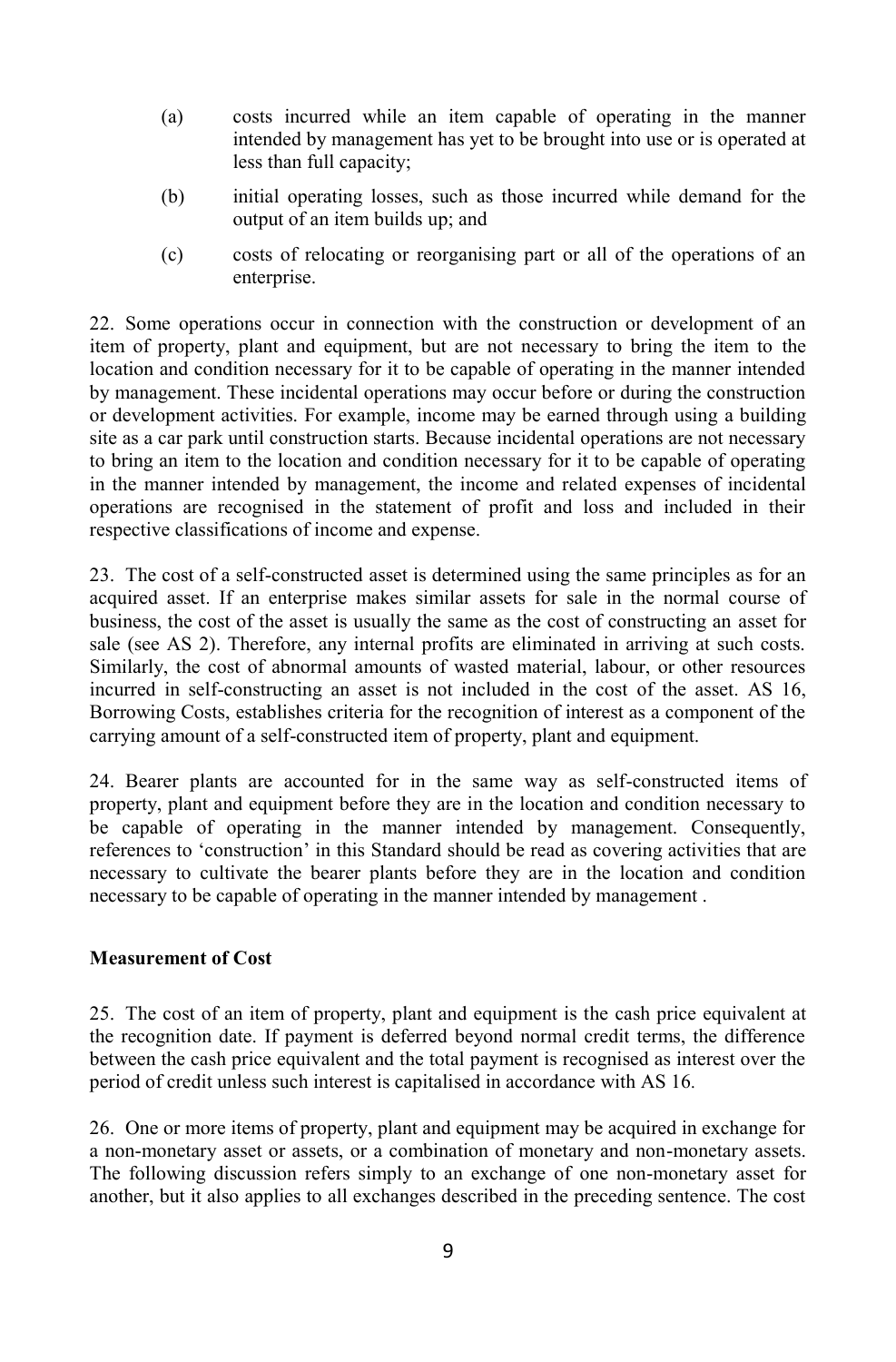of such an item of property, plant and equipment is measured at fair value unless (a) the exchange transaction lacks commercial substance or (b) the fair value of neither the asset(s) received nor the asset(s) given up is reliably measurable. The acquired item(s) is/are measured in this manner even if an enterprise cannot immediately derecognise the asset given up. If the acquired item(s) is/are not measured at fair value, its/their cost is measured at the carrying amount of the asset(s) given up.

27. An enterprise determines whether an exchange transaction has commercial substance by considering the extent to which its future cash flows are expected to change as a result of the transaction. An exchange transaction has commercial substance if:

- (a) the configuration (risk, timing and amount) of the cash flows of the asset received differs from the configuration of the cash flows of the asset transferred; or
- (b) the enterprise-specific value of the portion of the operations of the enterprise affected by the transaction changes as a result of the exchange;
- (c) and the difference in (a) or (b) is significant relative to the fair value of the assets exchanged.

For the purpose of determining whether an exchange transaction has commercial substance, the enterprise -specific value of the portion of operations of the enterprise affected by the transaction should reflect post-tax cash flows. In certain cases, the result of these analyses may be clear without an enterprise having to perform detailed calculations.

28. The fair value of an asset is reliably measurable if (a) the variability in the range of reasonable fair value measurements is not significant for that asset or (b) the probabilities of the various estimates within the range can be reasonably assessed and used when measuring fair value. If an enterprise is able to measure reliably the fair value of either the asset received or the asset given up, then the fair value of the asset given up is used to measure the cost of the asset received unless the fair value of the asset received is more clearly evident.

29. Where several items of property, plant and equipment are purchased for a consolidated price, the consideration is apportioned to the various items on the basis of their respective fair values at the date of acquisition. In case the fair values of the items acquired cannot be measured reliably, these values are estimated on a fair basis as determined by competent valuers.

30. The cost of an item of property, plant and equipment held by a lessee under a finance lease is determined in accordance with AS 19, Leases.

31. The carrying amount of an item of property, plant and equipment may be reduced by government grants in accordance with AS 12, Accounting for Government Grants.

# **Measurement after Recognition**

**32.** *An enterprise should choose either the cost model in paragraph 33 or the*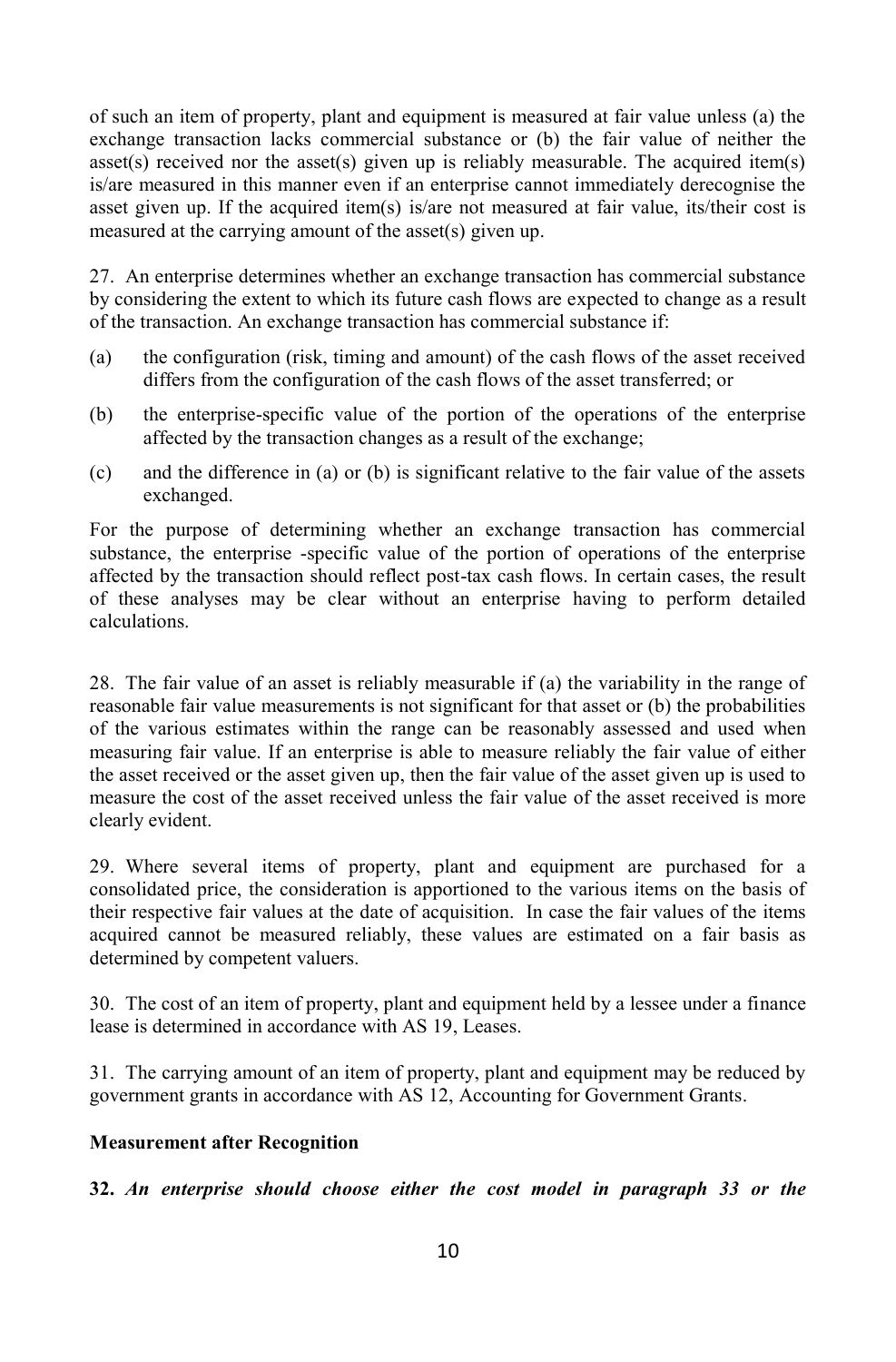*revaluation model in paragraph 34 as its accounting policy and should apply that policy to an entire class of property, plant and equipment.*

# **Cost Model**

**33.** *After recognition as an asset, an item of property, plant and equipment should be carried at its cost less any accumulated depreciation and any accumulated impairment losse*s.

#### **Revaluation Model**

**34.** *After recognition as an asset, an item of property, plant and equipment whose fair value can be measured reliably should be carried at a revalued amount, being its fair value at the date of the revaluation less any subsequent accumulated depreciation and subsequent accumulated impairment losses. Revaluations should be made with sufficient regularity to ensure that the carrying amount does not differ materially from that which would be determined using fair value at the balance sheet date.*

35. The fair value of items of property, plant and equipment is usually determined from market-based evidence by appraisal that is normally undertaken by professionally qualified valuers.

36. If there is no market-based evidence of fair value because of the specialised nature of the item of property, plant and equipment and the item is rarely sold, except as part of a continuing business, an enterprise may need to estimate fair value using an income approach (for example, based on discounted cash flow projections) or a depreciated replacement cost approach which aims at making a realistic estimate of the current cost of acquiring or constructing an item that has the same service potential as the existing item.

37. The frequency of revaluations depends upon the changes in fair values of the items of property, plant and equipment being revalued. When the fair value of a revalued asset differs materially from its carrying amount, a further revaluation is required. Some items of property, plant and equipment experience significant and volatile changes in fair value, thus necessitating annual revaluation. Such frequent revaluations are unnecessary for items of property, plant and equipment with only insignificant changes in fair value. Instead, it may be necessary to revalue the item only every three or five years.

38. When an item of property, plant and equipment is revalued, the carrying amount of that asset is adjusted to the revalued amount. At the date of the revaluation, the asset is treated in one of the following ways:

(a) the gross carrying amount is adjusted in a manner that is consistent with the revaluation of the carrying amount of the asset. For example, the gross carrying amount may be restated by reference to observable market data or it may be restated proportionately to the change in the carrying amount. The accumulated depreciation at the date of the revaluation is adjusted to equal the difference between the gross carrying amount and the carrying amount of the asset after taking into account accumulated impairment losses; or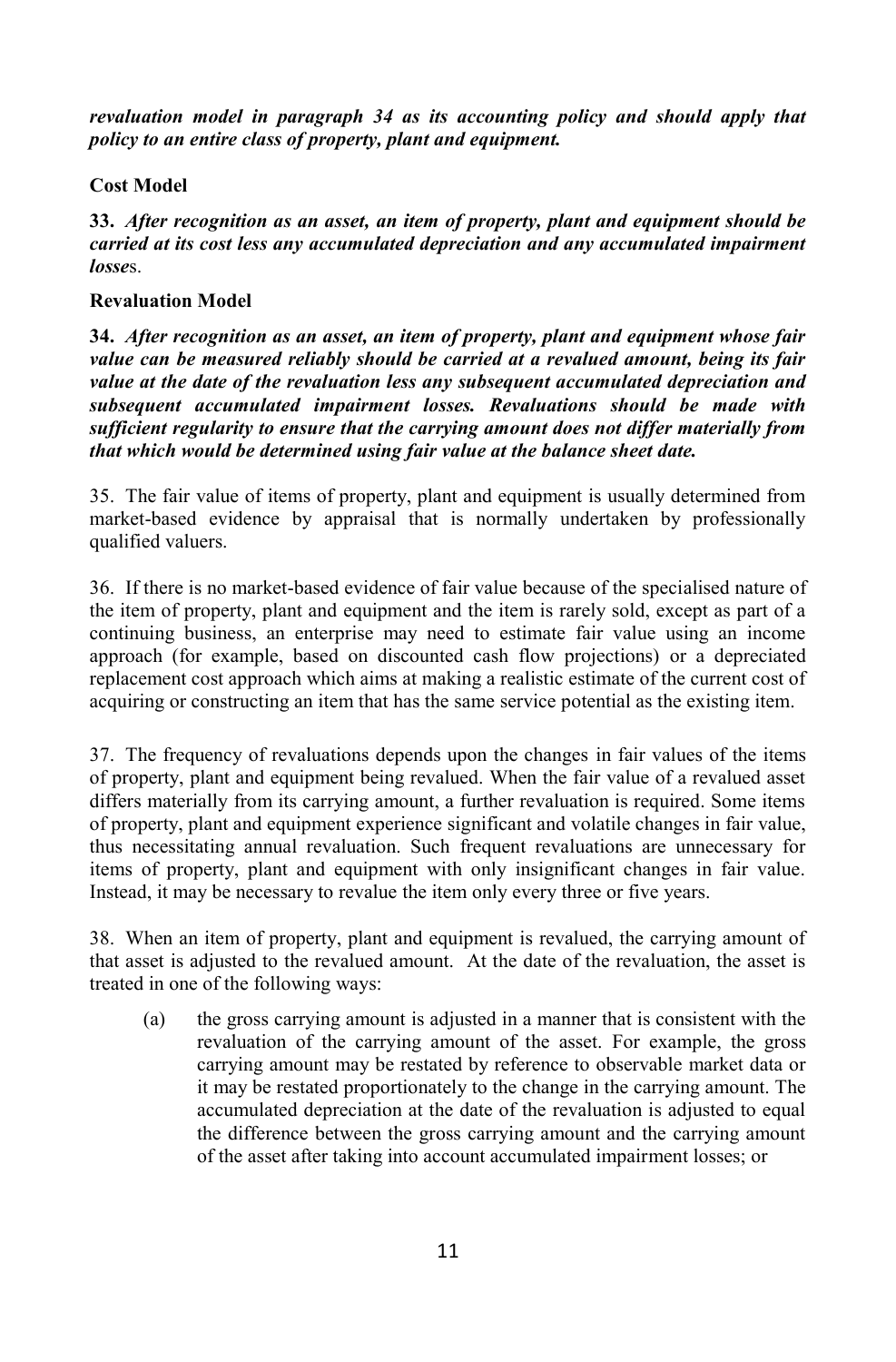(b) the accumulated depreciation is eliminated against the gross carrying amount of the asset.

The amount of the adjustment of accumulated depreciation forms part of the increase or decrease in carrying amount that is accounted for in accordance with paragraphs 42 and 43.

#### **39.** *If an item of property, plant and equipment is revalued, the entire class of property, plant and equipment to which that asset belongs should be revalued.*

40. A class of property, plant and equipment is a grouping of assets of a similar nature and use in operations of an enterprise. The following are examples of separate classes:

- (a) land;
- (b) land and buildings;
- (c) machinery;
- (d) ships;
- (e) aircraft;
- (f) motor vehicles;
- (g) furniture and fixtures;
- (h) office equipment; and
- (i) bearer plants.

41. The items within a class of property, plant and equipment are revalued simultaneously to avoid selective revaluation of assets and the reporting of amounts in the financial statements that are a mixture of costs and values as at different dates. However, a class of assets may be revalued on a rolling basis provided revaluation of the class of assets is completed within a short period and provided the revaluations are kept up to date.

**42.** *An increase in the carrying amount of an asset arising on revaluation should be credited directly to owners' interests under the heading of revaluation surplus However, the increase should be recognised in the statement of profit and loss to the extent that it reverses a revaluation decrease of the same asset previously recognised in the statement of profit and loss.*

#### **43.** *A decrease in the carrying amount of an asset arising on revaluation should be charged to the statement of profit and loss. However, the decrease should be debited directly to owners' interests under the heading of revaluation surplus to the extent of any credit balance existing in the revaluation surplus in respect of that asset.*

44. The revaluation surplus included in owners' interests in respect of an item of property, plant and equipment may be transferred to the revenue reserves when the asset is derecognised. This may involve transferring the whole of the surplus when the asset is retired or disposed of. However, some of the surplus may be transferred as the asset is used by an enterprise. In such a case, the amount of the surplus transferred would be the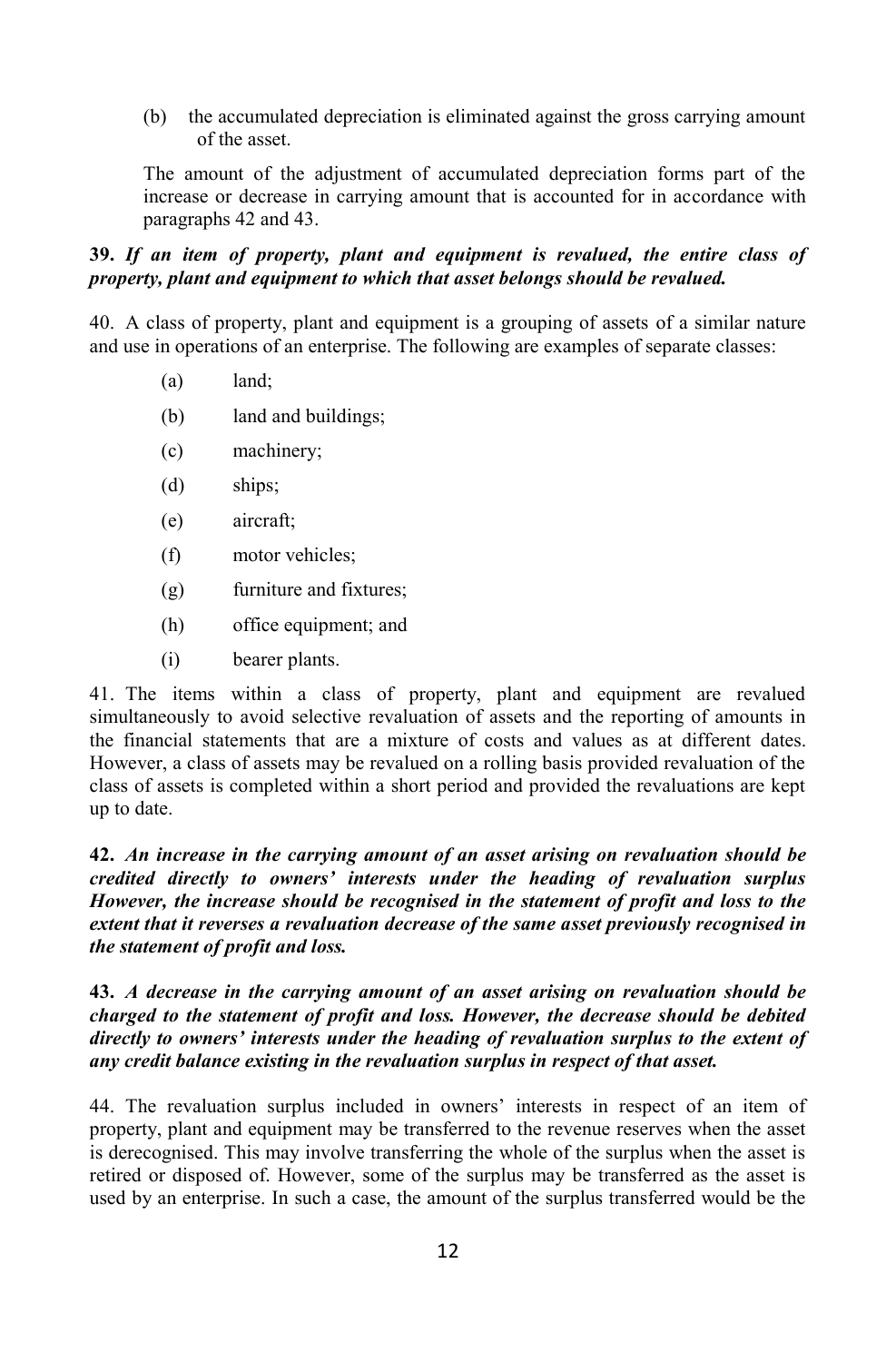difference between depreciation based on the revalued carrying amount of the asset and depreciation based on its original cost. Transfers from revaluation surplus to the revenue reserves are not made through the statement of profit and loss.

#### **Depreciation**

### **45.** *Each part of an item of property, plant and equipment with a cost that is significant in relation to the total cost of the item should be depreciated separately.*

46. An enterprise allocates the amount initially recognised in respect of an item of property, plant and equipment to its significant parts and depreciates each such part separately. For example, it may be appropriate to depreciate separately the airframe and engines of an aircraft, whether owned or subject to a finance lease.

47. A significant part of an item of property, plant and equipment may have a useful life and a depreciation method that are the same as the useful life and the depreciation method of another significant part of that same item. Such parts may be grouped in determining the depreciation charge.

48. To the extent that an enterprise depreciates separately some parts of an item of property, plant and equipment, it also depreciates separately the remainder of the item. The remainder consists of the parts of the item that are individually not significant. If an enterprise has varying expectations for these parts, approximation techniques may be necessary to depreciate the remainder in a manner that faithfully represents the consumption pattern and/or useful life of its parts.

49. An enterprise may choose to depreciate separately the parts of an item that do not have a cost that is significant in relation to the total cost of the item.

#### **50.** *The depreciation charge for each period should be recognised in the statement of profit and loss unless it is included in the carrying amount of another asset.*

51. The depreciation charge for a period is usually recognised in the statement of profit and loss. However, sometimes, the future economic benefits embodied in an asset are absorbed in producing other assets. In this case, the depreciation charge constitutes part of the cost of the other asset and is included in its carrying amount. For example, the depreciation of manufacturing plant and equipment is included in the costs of conversion of inventories (see AS 2). Similarly, the depreciation of property, plant and equipment used for development activities may be included in the cost of an intangible asset recognised in accordance with AS 26, *Intangible Assets*.

#### **Depreciable Amount and Depreciation Period**

#### **52.** *The depreciable amount of an asset should be allocated on a systematic basis over its useful life.*

**53.** *The residual value and the useful life of an asset should be reviewed at least at each financial year-end and, if expectations differ from previous estimates, the change(s) should be accounted for as a change in an accounting estimate in*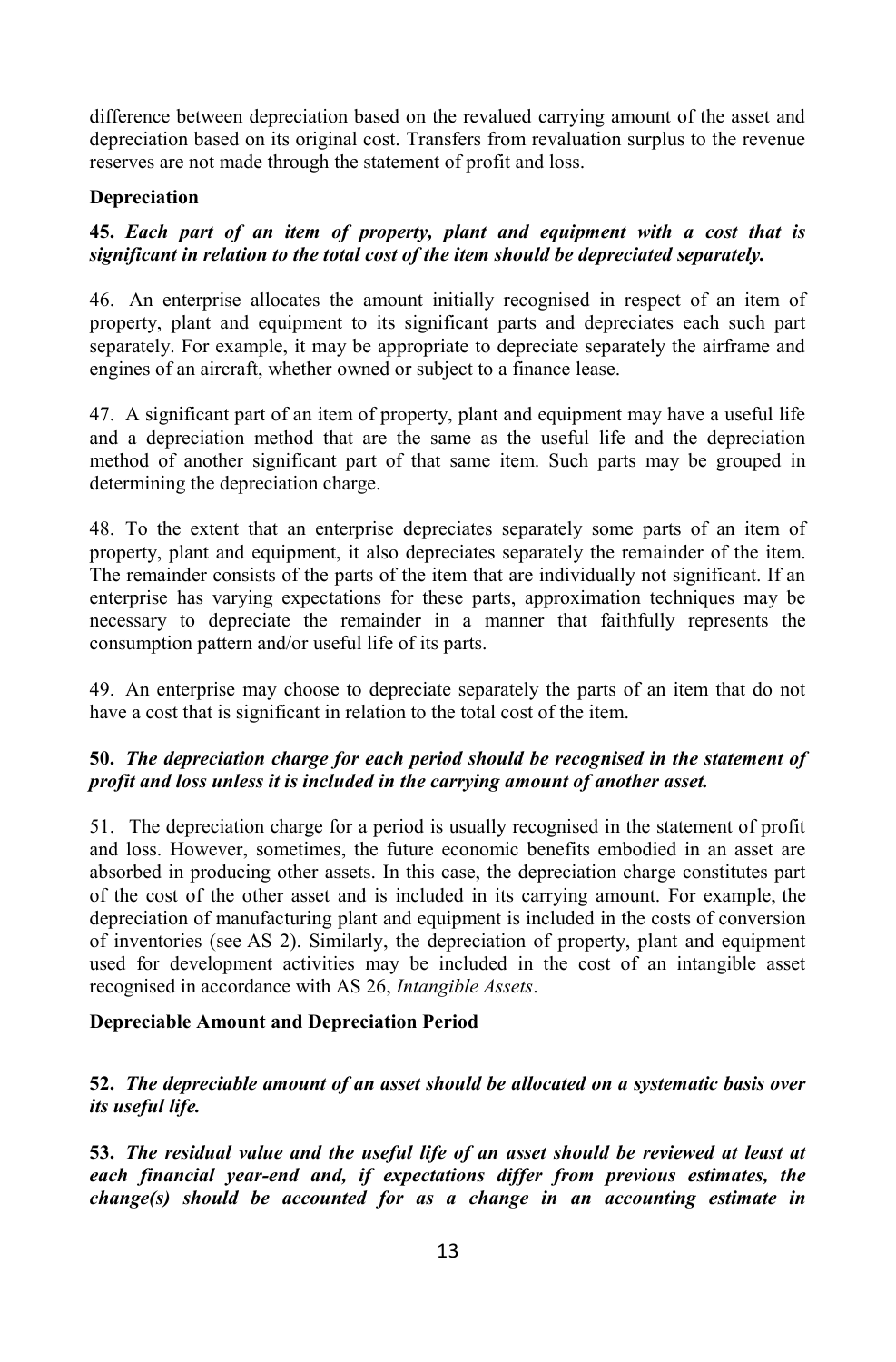# *accordance with AS 5, Net Profit or Loss for the Period, Prior Period Items and Changes in Accounting Policies.*

54. Depreciation is recognised even if the fair value of the asset exceeds its carrying amount, as long as the asset's residual value does not exceed its carrying amount. Repair and maintenance of an asset do not negate the need to depreciate it.

55. The depreciable amount of an asset is determined after deducting its residual value.

56. The residual value of an asset may increase to an amount equal to or greater than its carrying amount. If it does, depreciation charge of the asset is zero unless and until its residual value subsequently decreases to an amount below its carrying amount.

57. Depreciation of an asset begins when it is available for use, *i.e.*, when it is in the location and condition necessary for it to be capable of operating in the manner intended by management. Depreciation of an asset ceases at the earlier of the date that the asset is retired from active use and is held for disposal and the date that the asset is derecognised. Therefore, depreciation does not cease when the asset becomes idle or is retired from active use (but not held for disposal) unless the asset is fully depreciated. However, under usage methods of depreciation, the depreciation charge can be zero while there is no production.

58. The future economic benefits embodied in an asset are consumed by an enterprise principally through its use. However, other factors, such as technical or commercial obsolescence and wear and tear while an asset remains idle, often result in the diminution of the economic benefits that might have been obtained from the asset. Consequently, all the following factors are considered in determining the useful life of an asset:

- (a) expected usage of the asset. Usage is assessed by reference to the expected capacity or physical output of the asset.
- (b) expected physical wear and tear, which depends on operational factors such as the number of shifts for which the asset is to be used and the repair and maintenance programme, and the care and maintenance of the asset while idle.
- (c) technical or commercial obsolescence arising from changes or improvements in production, or from a change in the market demand for the product or service output of the asset. Expected future reductions in the selling price of an item that was produced using an asset could indicate the expectation of technical or commercial obsolescence of the asset, which, in turn, might reflect a reduction of the future economic benefits embodied in the asset.
- (d) legal or similar limits on the use of the asset, such as the expiry dates of related leases.

59. The useful life of an asset is defined in terms of its expected utility to the enterprise. The asset management policy of the enterprise may involve the disposal of assets after a specified time or after consumption of a specified proportion of the future economic benefits embodied in the asset. Therefore, the useful life of an asset may be shorter than its economic life. The estimation of the useful life of the asset is a matter of judgement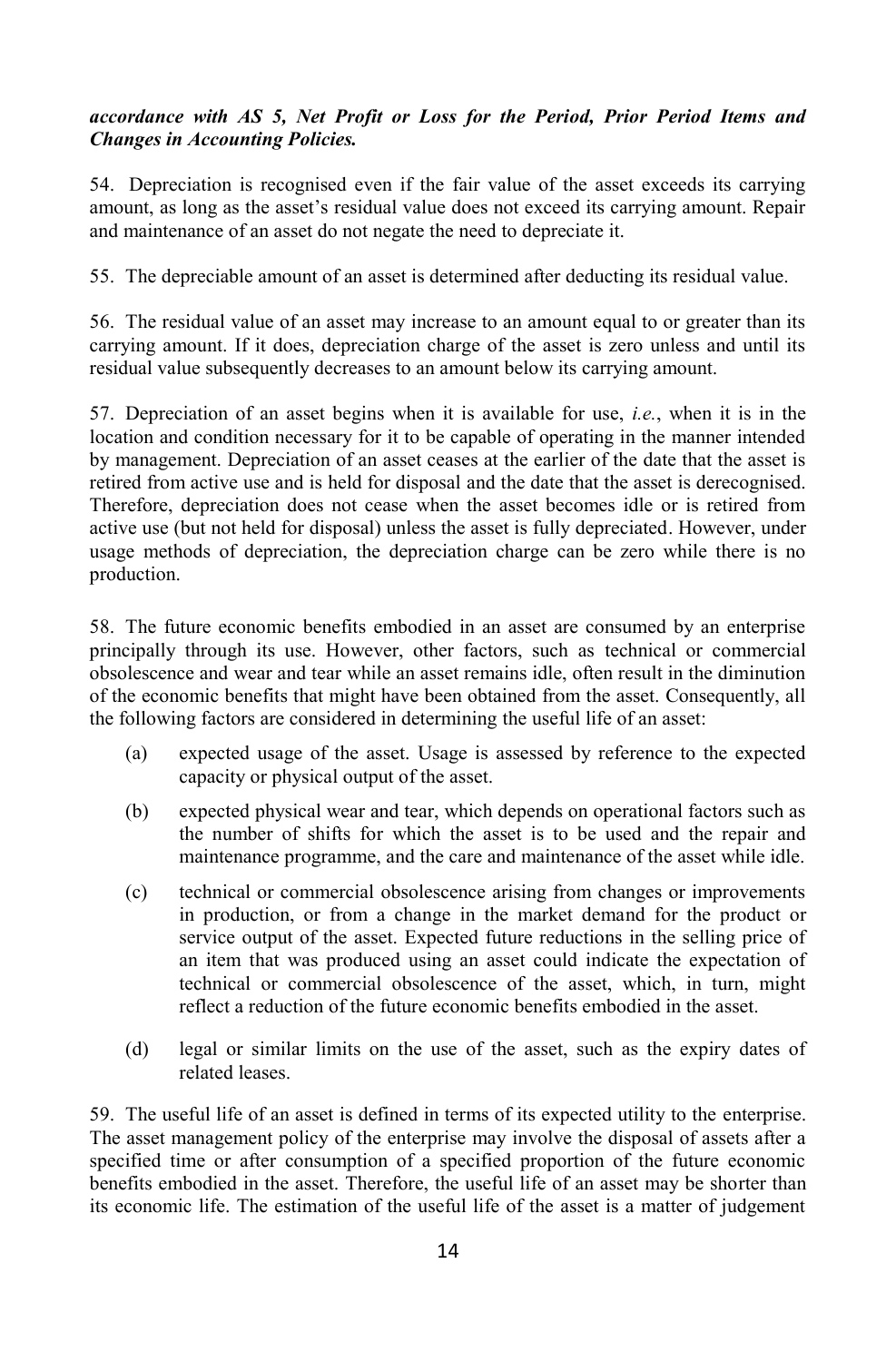based on the experience of the enterprise with similar assets.

60. Land and buildings are separable assets and are accounted for separately, even when they are acquired together. With some exceptions, such as quarries and sites used for landfill, land has an unlimited useful life and therefore is not depreciated. Buildings have a limited useful life and therefore are depreciable assets. An increase in the value of the land on which a building stands does not affect the determination of the depreciable amount of the building.

61. If the cost of land includes the costs of site dismantlement, removal and restoration, that portion of the land asset is depreciated over the period of benefits obtained by incurring those costs. In some cases, the land itself may have a limited useful life, in which case it is depreciated in a manner that reflects the benefits to be derived from it.

# **Depreciation Method**

**62.** *The depreciation method used should reflect the pattern in which the future economic benefits of the asset are expected to be consumed by the enterprise.*

**63.** *The depreciation method applied to an asset should be reviewed at least at each financial year-end and, if there has been a significant change in the expected pattern of consumption of the future economic benefits embodied in the asset, the method should be changed to reflect the changed pattern. Such a change should be accounted for as a change in an accounting estimate in accordance with AS 5.*

64. A variety of depreciation methods can be used to allocate the depreciable amount of an asset on a systematic basis over its useful life. These methods include the straight-line method, the diminishing balance method and the units of production method. Straightline depreciation results in a constant charge over the useful life if the residual value of the asset does not change. The diminishing balance method results in a decreasing charge over the useful life. The units of production method results in a charge based on the expected use or output. The enterprise selects the method that most closely reflects the expected pattern of consumption of the future economic benefits embodied in the asset. That method is applied consistently from period to period unless there is a change in the expected pattern of consumption of those future economic benefits or that the method is changed in accordance with the statute to best reflect the way the asset is consumed.

65. A depreciation method that is based on revenue that is generated by an activity that includes the use of an asset is not appropriate. The revenue generated by an activity that includes the use of an asset generally reflects factors other than the consumption of the economic benefits of the asset. For example, revenue is affected by other inputs and processes, selling activities and changes in sales volumes and prices. The price component of revenue may be affected by inflation, which has no bearing upon the way in which an asset is consumed.

#### **Changes in Existing Decommissioning, Restoration and Other Liabilities**

**66.** *The cost of property, plant and equipment may undergo changes subsequent to its acquisition or construction on account of changes in liabilities, price adjustments, changes in duties, changes in initial estimates of amounts provided for dismantling,*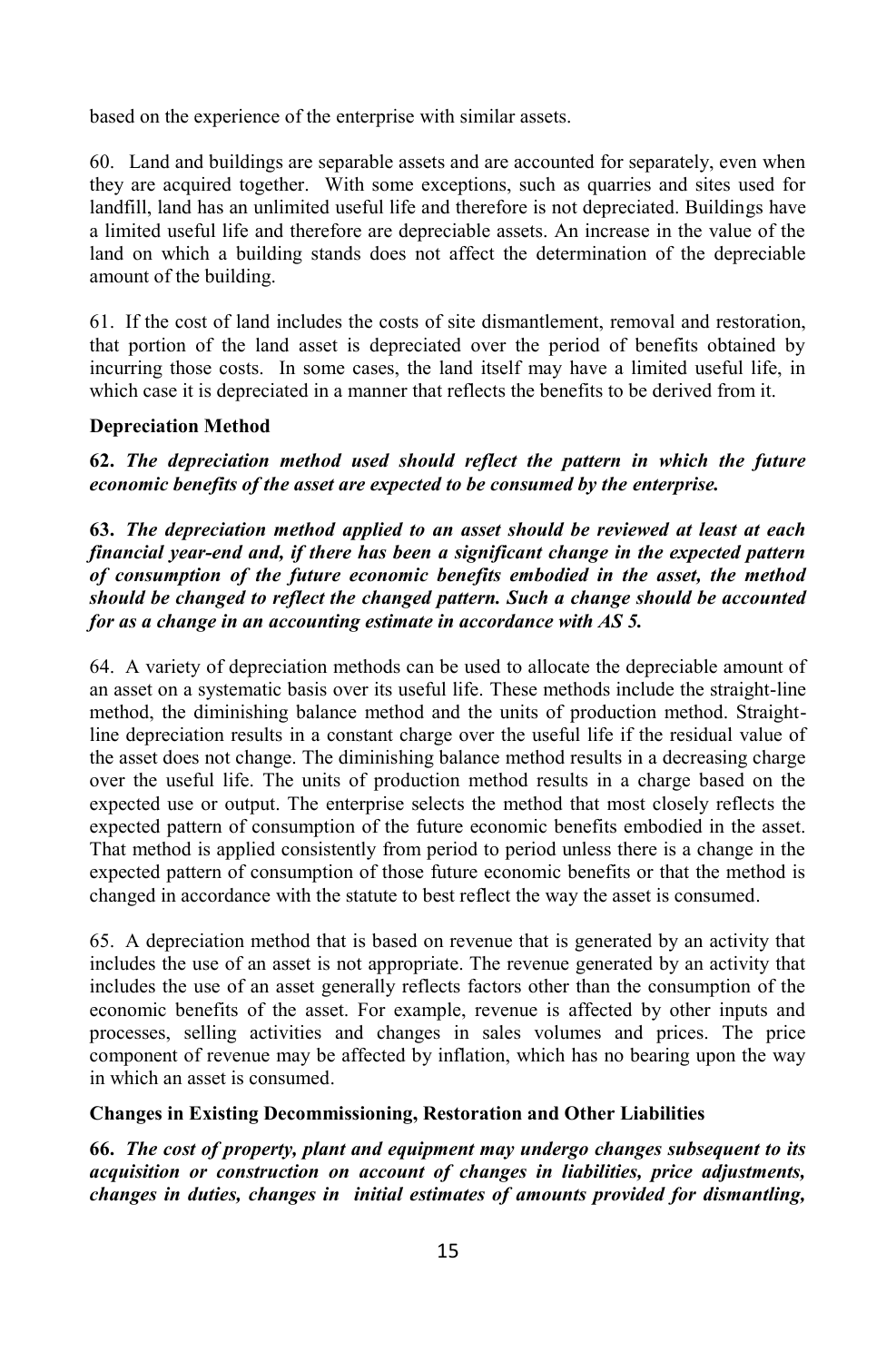*removing, restoration and similar factors and included in the cost of the asset in accordance with paragraph 16. Such changes in cost should be accounted for in accordance with paragraphs 67–68 below.*

**67.** *If the related asset is measured using the cost model:*

- *(a) subject to (b), changes in the liability should be added to, or deducted from, the cost of the related asset in the current period.*
- *(b) the amount deducted from the cost of the asset should not exceed its carrying amount. If a decrease in the liability exceeds the carrying amount of the asset, the excess should be recognised immediately in the statement of profit and loss.*
- *(c) if the adjustment results in an addition to the cost of an asset, the enterprise should consider whether this is an indication that the new carrying amount of the asset may not be fully recoverable. If it is such an indication, the enterprise should test the asset for impairment by estimating its recoverable amount, and should account for any impairment loss, in accordance with AS 28.*
- **68.** *If the related asset is measured using the revaluation model:*
	- *(a) changes in the liability alter the revaluation surplus or deficit previously recognised on that asset, so that:*
		- *(i) a decrease in the liability should (subject to (b)) be credited directly to revaluation surplus in the owners' interest, except that it should be recognised in the statement of profit and loss to the extent that it reverses a revaluation deficit on the asset that was previously recognised in the statement of profit and loss;*
		- *(ii) an increase in the liability should be recognised in the statement of profit and loss, except that it should be debited directly to revaluation surplus in the owners' interest to the extent of any credit balance existing in the revaluation surplus in respect of that asset.*
	- *(b) in the event that a decrease in the liability exceeds the carrying amount that would have been recognised had the asset been carried under the cost model, the excess should be recognised immediately in the statement of profit and loss.*
	- *(c) a change in the liability is an indication that the asset may have to be revalued in order to ensure that the carrying amount does not differ materially from that which would be determined using fair value at the balance sheet date. Any such revaluation should be taken into account in determining the amounts to be taken to the statement of profit and loss and the owners' interest under (a). If a revaluation is necessary, all assets of that class should be revalued.*
- **69.** *The adjusted depreciable amount of the asset is depreciated over its useful life.*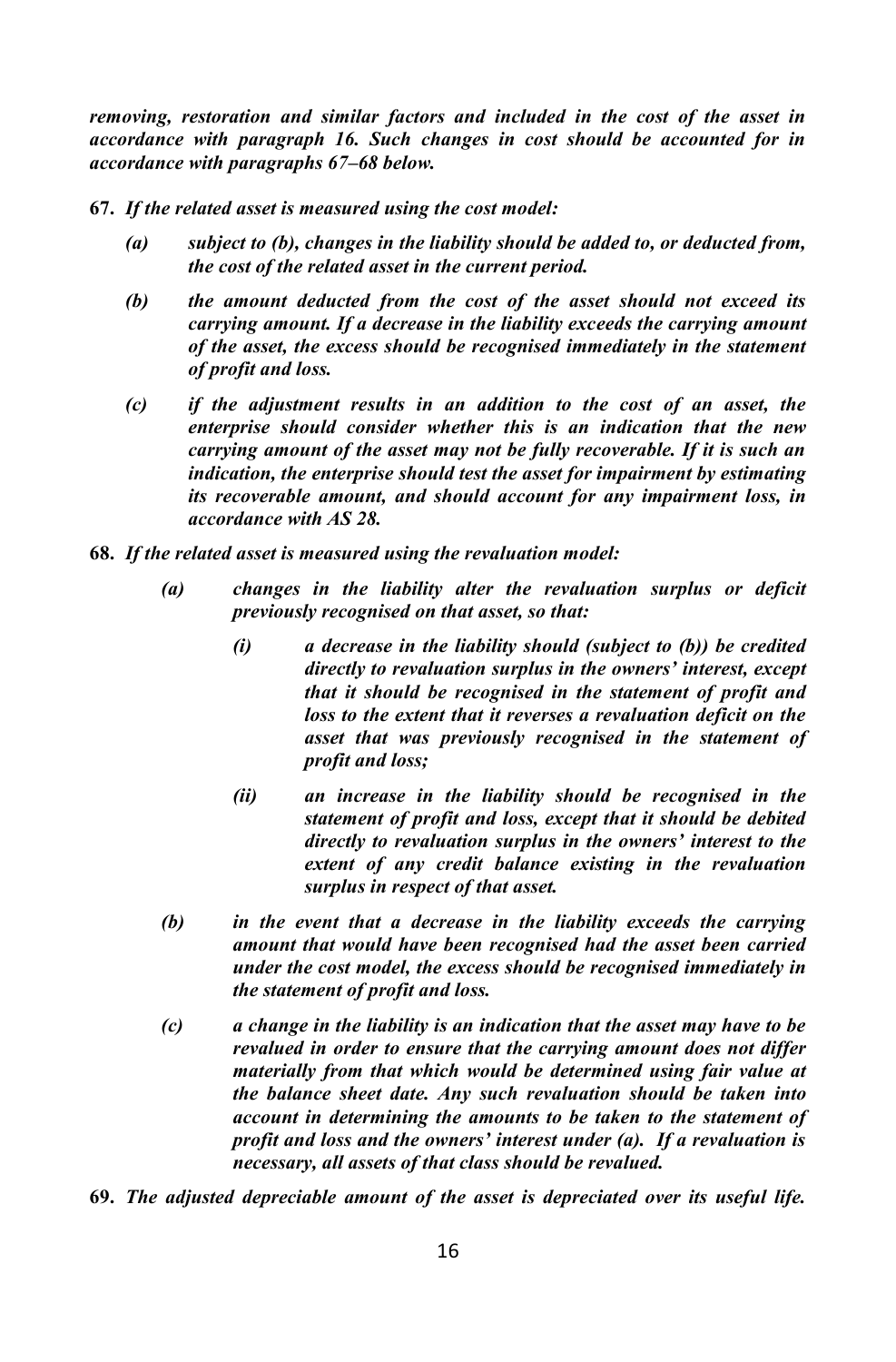*Therefore, once the related asset has reached the end of its useful life, all subsequent changes in the liability should be recognised in the statement of profit and loss as they occur. This applies under both the cost model and the revaluation model.*

#### **Impairment**

70. To determine whether an item of property, plant and equipment is impaired, an enterprise applies AS 28, Impairment of Assets. AS 28 explains how an enterprise reviews the carrying amount of its assets, how it determines the recoverable amount of an asset, and when it recognises, or reverses the recognition of, an impairment loss.

#### **Compensation for Impairment**

#### **71.** *Compensation from third parties for items of property, plant and equipment that were impaired, lost or given up should be included in the statement of profit and loss when the compensation becomes receivable.*

72. Impairments or losses of items of property, plant and equipment, related claims for or payments of compensation from third parties and any subsequent purchase or construction of replacement assets are separate economic events and are accounted for separately as follows:

- (a) impairments of items of property, plant and equipment are recognised in accordance with AS 28;
- (b) derecognition of items of property, plant and equipment retired or disposed of is determined in accordance with this Standard;
- (c) compensation from third parties for items of property, plant and equipment that were impaired, lost or given up is included in determining profit or loss when it becomes receivable; and
- (d) the cost of items of property, plant and equipment restored, purchased or constructed as replacements is determined in accordance with this Standard.

#### **Retirements**

**73.** *Items of property, plant and equipment retired from active use and held for disposal should be stated at the lower of their carrying amount and net realisable value. Any write-down in this regard should be recognised immediately in the statement of profit and loss.*

#### **Derecognition**

**74.** *The carrying amount of an item of property, plant and equipment should be derecognised*

- *(a) on disposal; or*
- *(b) when no future economic benefits are expected from its use or disposal.*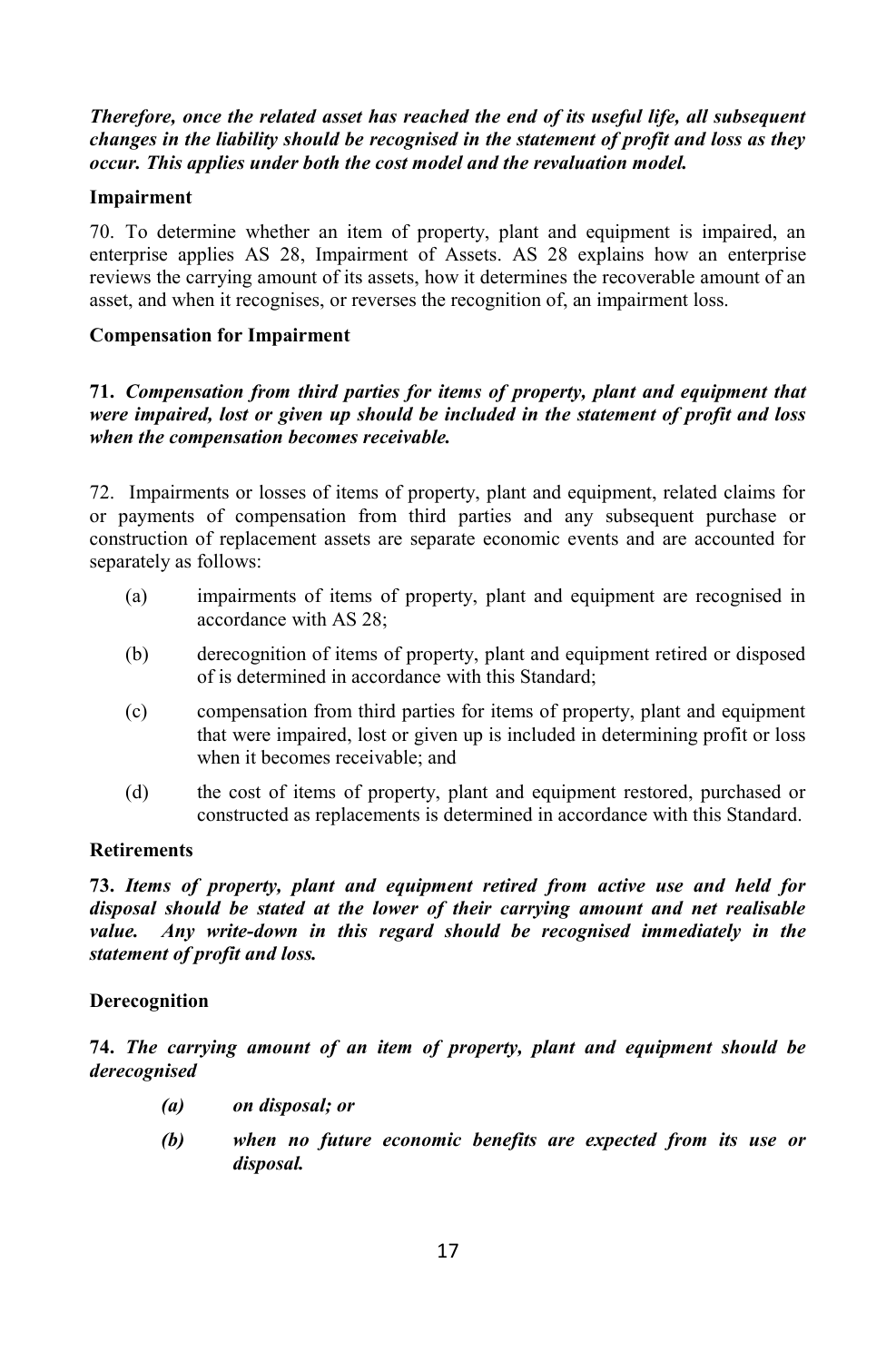**75.** *The gain or loss arising from the derecognition of an item of property, plant and equipment should be included in the statement of profit and loss when the item is derecognised (unless AS 19, Leases, requires otherwise on a sale and leaseback). Gains should not be classified as revenue, as defined in AS 9, Revenue Recognition.*

**76.** *However, an enterprise that in the course of its ordinary activities, routinely sells items of property, plant and equipment that it had held for rental to others should transfer such assets to inventories at their carrying amount when they cease to be rented and become held for sale. The proceeds from the sale of such assets should be recognised in revenue in accordance with AS 9, Revenue Recognition.*

77. The disposal of an item of property, plant and equipment may occur in a variety of ways (e.g. by sale, by entering into a finance lease or by donation). In determining the date of disposal of an item, an enterprise applies the criteria in AS 9 for recognising revenue from the sale of goods. AS 19, Leases, applies to disposal by a sale and leaseback.

78. If, under the recognition principle in paragraph 7, an enterprise recognises in the carrying amount of an item of property, plant and equipment the cost of a replacement for part of the item, then it derecognises the carrying amount of the replaced part regardless of whether the replaced part had been depreciated separately. If it is not practicable for an enterprise to determine the carrying amount of the replaced part, it may use the cost of the replacement as an indication of what the cost of the replaced part was at the time it was acquired or constructed.

### **79.** *The gain or loss arising from the derecognition of an item of property, plant and equipment should be determined as the difference between the net disposal proceeds, if any, and the carrying amount of the item.*

80. The consideration receivable on disposal of an item of property, plant and equipment is recognised in accordance with the principles enunciated in AS 9.

#### **Disclosure**

# **81.** *The financial statements should disclose, for each class of property, plant and equipment:*

- *(a) the measurement bases (i.e., cost model or revaluation model) used for determining the gross carrying amount;*
- *(b) the depreciation methods used;*
- *(c) the useful lives or the depreciation rates used. In case the useful lives or the depreciation rates used are different from those specified in the statute governing the enterprise, it should make a specific mention of that fact;*
- *(d) the gross carrying amount and the accumulated depreciation (aggregated with accumulated impairment losses) at the beginning and end of the period; and*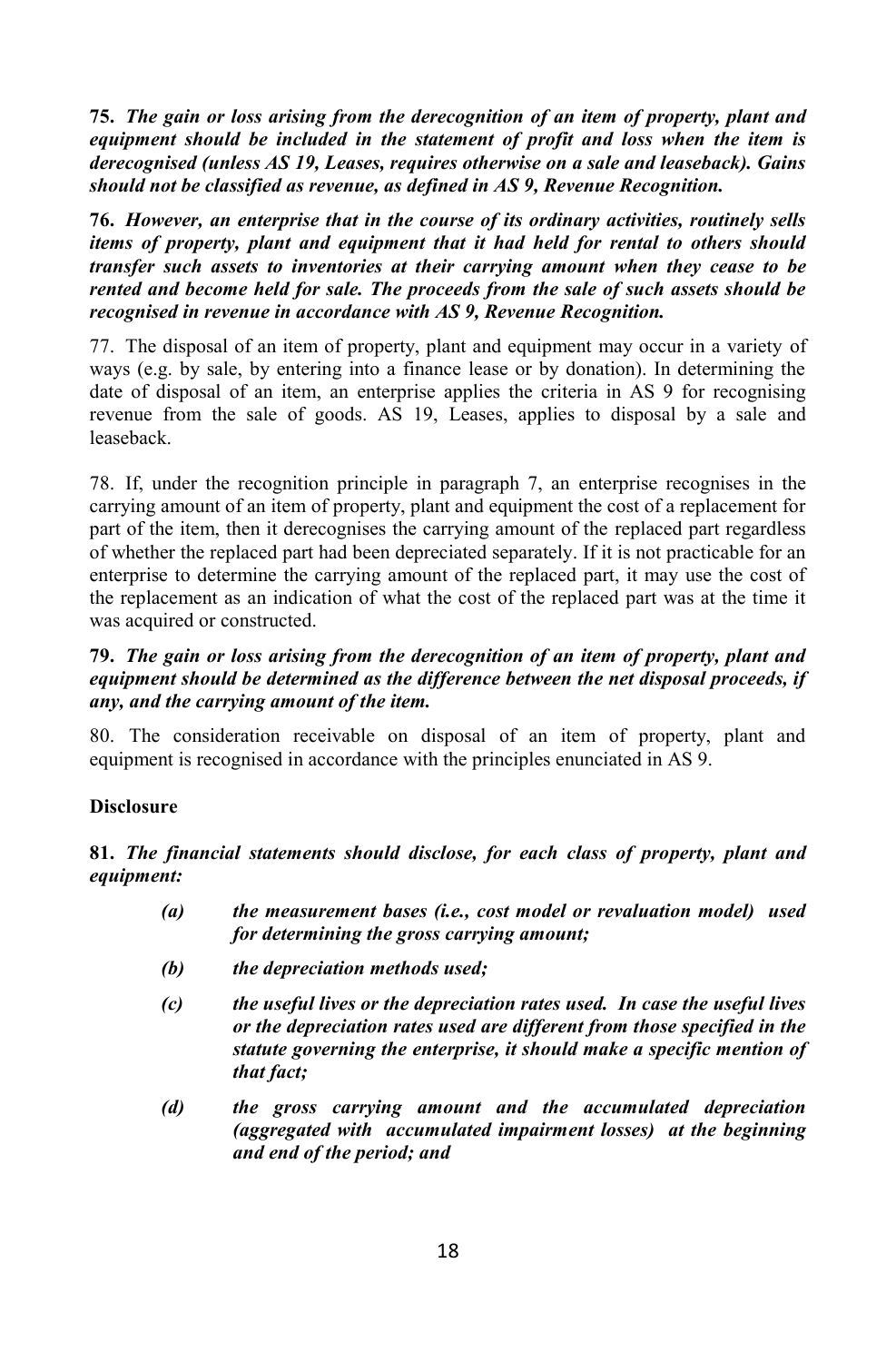- *(e) a reconciliation of the carrying amount at the beginning and end of the period showing:*
	- *(i) additions;*
	- *(ii) assets retired from active use and held for disposal;*
	- *(iii) acquisitions through business combinations ;*
	- *(iv) increases or decreases resulting from revaluations under paragraphs 34, 42 and 43 and from impairment losses recognised or reversed directly in revaluation surplus in accordance with AS 28;*
	- *(v) impairment losses recognised in the statement of profit and loss in accordance with AS 28;*
	- *(vi) impairment losses reversed in the statement of profit and loss in accordance with AS 28;*
	- *(vii) depreciation;*
	- *(viii) the net exchange differences arising on the translation of the financial statements of a non-integral foreign operation in accordance with AS 11, The Effects of Changes in Foreign Exchange Rates; and*
	- *(ix) other changes.*
- **82.** *The financial statements should also disclose:*
	- *(a) the existence and amounts of restrictions on title, and property, plant and equipment pledged as security for liabilities;*
	- *(b) the amount of expenditure recognised in the carrying amount of an item of property, plant and equipment in the course of its construction;*
	- *(c) the amount of contractual commitments for the acquisition of property, plant and equipment;*
	- *(d) if it is not disclosed separately on the face of the statement of profit and loss, the amount of compensation from third parties for items of property, plant and equipment that were impaired, lost or given up that is included in the statement of profit and loss; and*
	- *(e) the amount of assets retired from active use and held for disposal.*

83. Selection of the depreciation method and estimation of the useful life of assets are matters of judgement. Therefore, disclosure of the methods adopted and the estimated useful lives or depreciation rates provides users of financial statements with information that allows them to review the policies selected by management and enables comparisons to be made with other enterprises. For similar reasons, it is necessary to disclose: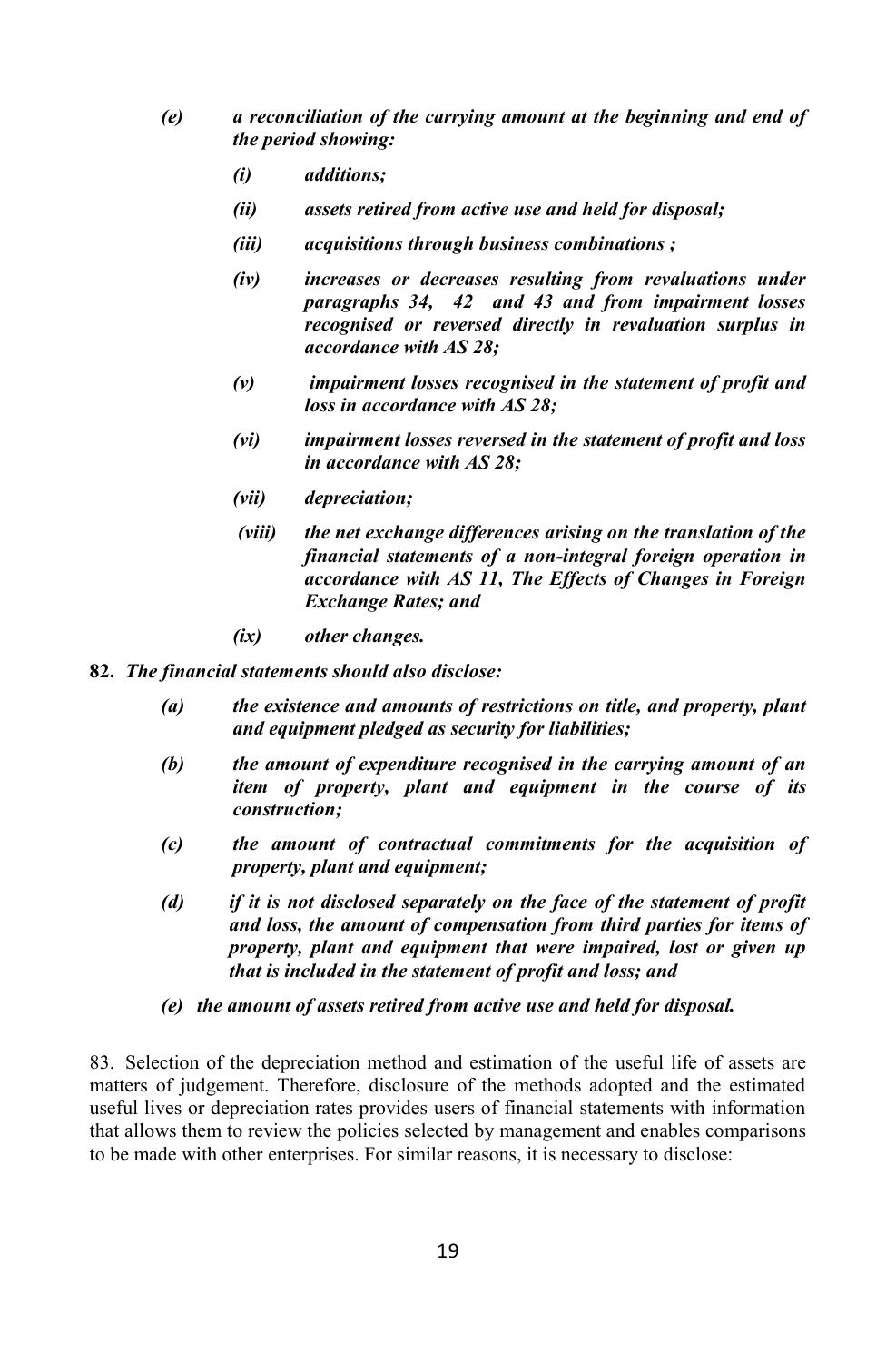- (a) depreciation, whether recognised in the statement of profit and loss or as a part of the cost of other assets, during a period; and
- (b) accumulated depreciation at the end of the period.

84. In accordance with AS 5, an enterprise discloses the nature and effect of a change in an accounting estimate that has an effect in the current period or is expected to have an effect in subsequent periods. For property, plant and equipment, such disclosure may arise from changes in estimates with respect to:

- (a) residual values;
- (b) the estimated costs of dismantling, removing or restoring items of property, plant and equipment;
- (c) useful lives; and
- (d) depreciation methods.

### **85.** *If items of property, plant and equipment are stated at revalued amounts, the following should be disclosed:*

- *(a) the effective date of the revaluation;*
- *(b) whether an independent valuer was involved;*
- *(c) the methods and significant assumptions applied in estimating fair values of the items;*
- *(d) the extent to which fair values of the items were determined directly by reference to observable prices in an active market or recent market transactions on arm's length terms or were estimated using other valuation techniques; and*
- *(e) the revaluation surplus, indicating the change for the period and any restrictions on the distribution of the balance to shareholders.*

86. In accordance with AS 28, an enterprise discloses information on impaired property, plant and equipment in addition to the information required by paragraph 81 (e)(iv), (v) and (vi).

- 87. An enterprise is encouraged to disclose the following:
	- (a) the carrying amount of temporarily idle property, plant and equipment;
	- (b) the gross carrying amount of any fully depreciated property, plant and equipment that is still in use;
	- (c) for each revalued class of property, plant and equipment, the carrying amount that would have been recognised had the assets been carried under the cost model;
	- (d) the carrying amount of property, plant and equipment retired from active use and not held for disposal.